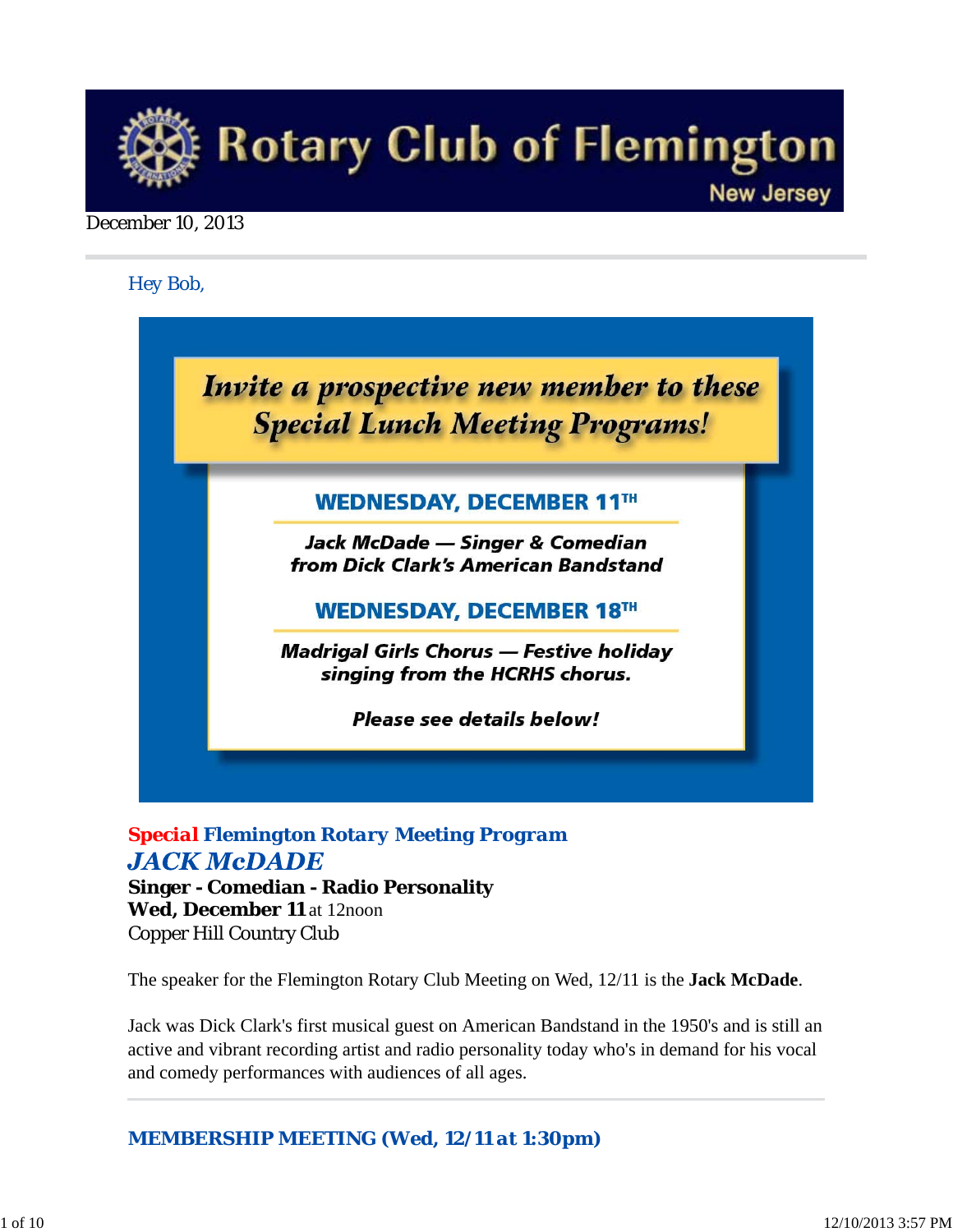Membership Chair, Joe Ziegler, has called a 2nd Wednesday Membership Committee meeting for tomorrow at 1:30pm following the regular club meeting. Anyone interested in being on the Committee is welcome to attend.



## *ROTARY HOLIDAY PARTY* **Friday, December 13** at 6:30pm Copper Hill Country Club

The Rotary Club of Flemington would like to warmly invite you and your spouse / guest to our Annual Holiday Party.

The evening will include dinner, cash bar, dessert and dancing to a live 6-piece ensemble. It looks like we will be having a visitor in a Big Red Suit, so all Rotarians in attendance **are asked to bring wrapped secret Santa gift valued around \$12**.

There is is no cost to attend for all spouses and members who pay for lunch quarterly. Those members who pay weekly for lunch will be charged \$14 to attend.

Kindly **RSVP** to the Evite invitation no later than **December 5th**. If you did not receive an Evite invitation, please **CLICK HERE** to generate an email to Chris Venditti.

*Please Note*: There **will** be a regular noon lunch meeting on Wednesday, December 11th.

# *Please Bring an Unwrapped Gift to the HolidayParty for a Local Family in Need!!! Flemington Rotary's SAC Holiday Gifts*



At the Rotary Holiday Party on Fri, 12/13 (or at a prior club meeting), Rotarians are asked to **voluntarily** bring an unwrapped gift (but a gift bag is appreciated!) **to supplement the Service Action Committee's (SAC) Holiday shopping**. Rotarians have always provided great support for this. The types of items typically requested are:

\*Infant / Toddler learning toys. \*Family Fun Games (Monopoly, Scrabble, Catch Phrase, etc.). \*Gloves, scarves, socks as stocking stuffers. \*Craft kits. \*Lego kits. \*Gift Cards: WalMart, i-Tunes, Kohl's, Burlington Coat Factory, Five Below.

# **MADRIGAL GIRLS CHORUS** *Flemington Rotary Meeting Program*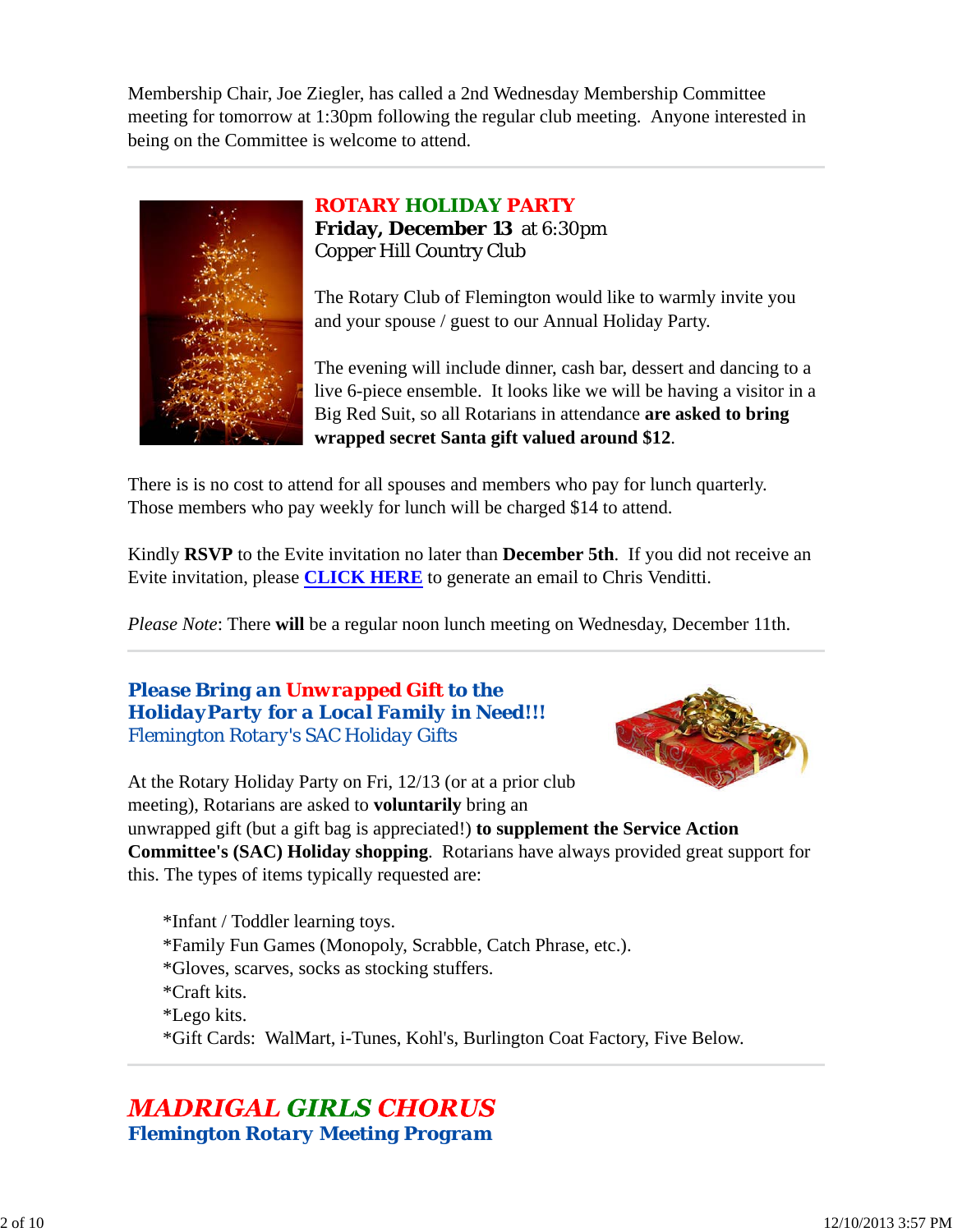# **WEDNESDAY, DECEMBER 18th**

Join us for some festive holiday singing from the HCRHS...





THIS IS A REGULAR LUNCH MEETING AT **COPPER HILL COUNTRY CLUB AT 12 NOON.** 

Since this is a special Holiday program, members are invited to bring their spouse/significant other, child, grandchild or a potential new member to the meeting!

#### **PLEASE NOTE:**

Plan to arrive early! President Ira will start the meeting about 12:30pm. The Madrigal Girls will begin singing promptly at 12:45.



*PHOTO ALBUM for the TREE LIGHTING & After-Party* Held on Saturday, November 30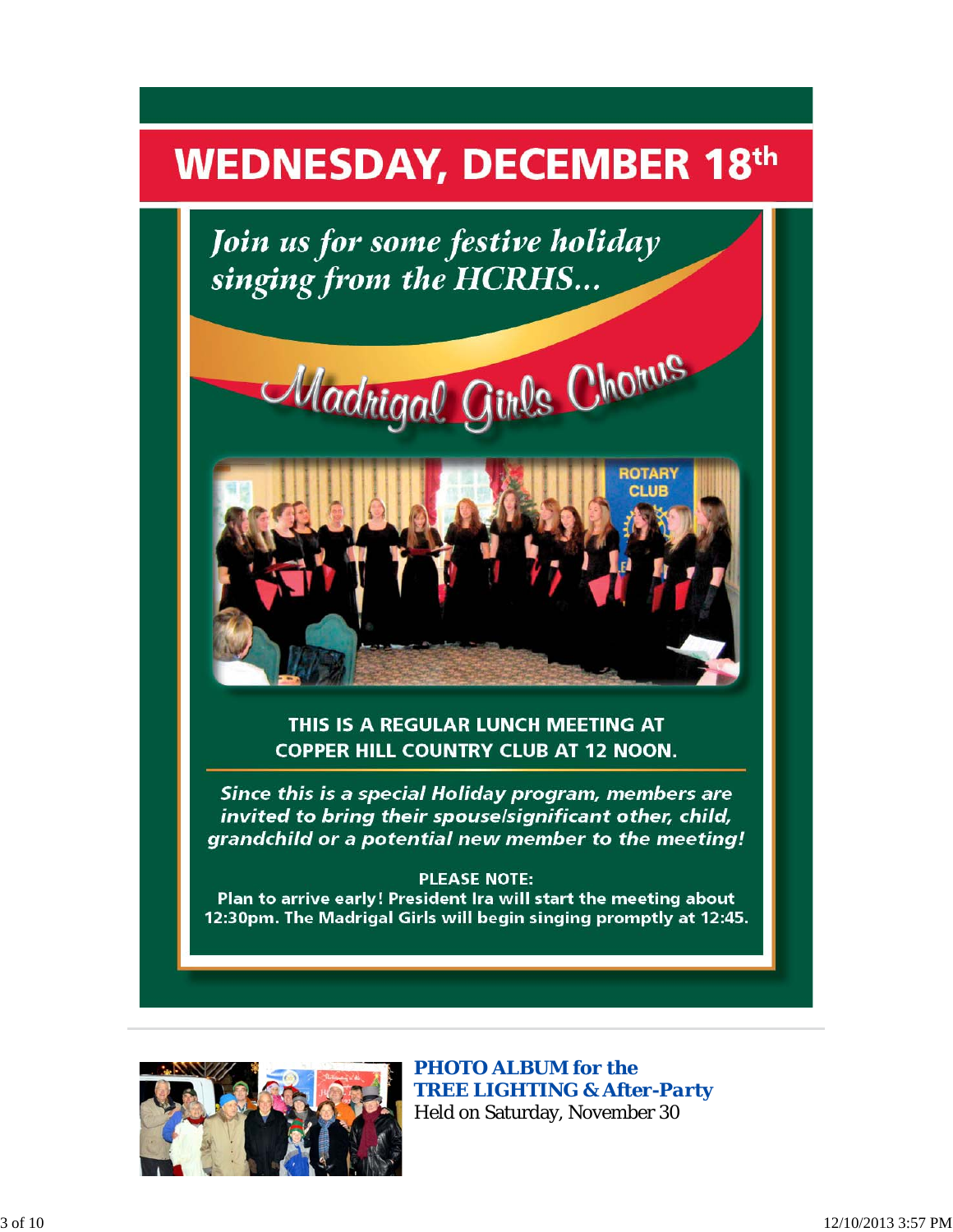

### **Click Here**

or the photo to the left to view the Photo Album from the Main Street Flemington Tree Lighting Ceremony & Fellowship Event at Dick & Priscilla Stothoff's. A

very special thanks to the Rev. Dr. Herb Bohler for taking the photos and generating the album! Herb noted that some of the party shots are experimental (high ISO, no flash, etc.) which he did to try and capture "the mood".

President Ira also wanted to personally thank everyone (Rotarians, spouses & children) that helped out and attended the Tree Lighting and/or After-Party at the Stothoff's.



*DONATING CANDY CANES & ORANGES* **Thanks to Wayne & Wendy Randolph** Since 1985

A very special thanks to Wayne & Wendy Randolph for continuing to deliver the extra candy canes & oranges to places in need.

**CLICK HERE** to read more.

# *A MOMENT IN TIME REMEMBERED*

Norm Sutton passing the gavel to Harrie Copeland 1983 to 2013

At the November 7th Flemington Rotary meeting, Jim Davidson and Herb Bohler provided a Photo Journal on the "History of the Flemington Rotary Club". **CLICK HERE** to read more.

# *CHARTER CELEBRATION DINNER honoring the ROTARY e-CLUB of HUNTERDON HORIZON*

**Tuesday, February 4, 2014 at 6pm** Grape Finale 8 Bartles Corner Road, Suite 107 - Flemington, NJ Cost: \$40 per Person Click Here to Pre-Register by November 26th

The Rotary e-Club of Hunterdon Horizon cordially invites you and your guest to share in their Charter Celebration dinner. Click the link above or view the invitation below for more information. If you have any questions, please contact Florentine Lehar at 908-392-3853.

# *Rotary BRIDGING THE GAP* **Rotarians being Sought as Mentors!**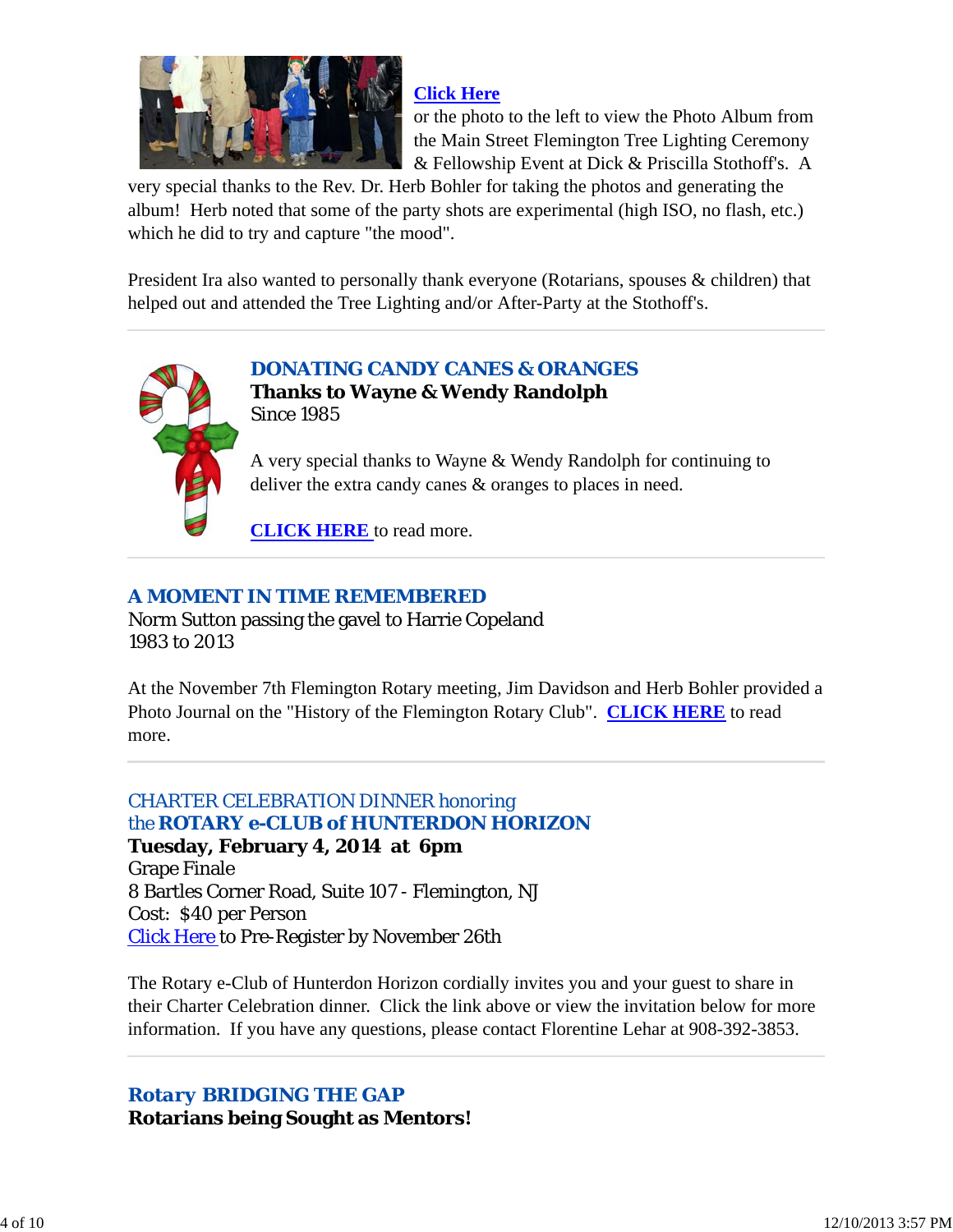February 4, 2014 (8-10am) - BTG February 25, 2014 (8-10am) - BTG March 25, 2014 - Job Fair May 13, 2014 - Awards Breakfast

**Click Here** for additional information.

#### *HUNTERDON COUNTY CHAMBER OF COMMERCE* **HUNTERDON COUNTY**<br>CHAMBER OF COMMERCE

As you know, the Rotary Club of Flemington is a member of the H.C. Chamber of Commerce. This enables all Rotarians the ability to attend a Chamber function as a "member". If someone asks you what your business is, you would explain that you are a member representing the Rotary Club of Flemington. **Click Here** to visit the Chamber website for a listing of upcoming events.

# *ROTARY DISTRICT 7510 NEWS*

**Click Here** to read the current news from our Rotary District 7510.

## *SPEAKERS & PROGRAMS BEING SOUGHT*

We are always seeking new or creative ideas for upcoming meeting programs and speakers. If you have a program or speaker, please pass them onto Mick Schaible. **Click here** to generate an email directly to Mick.

# *UPCOMING DATES TO NOTE*

#### **Summary of Upcoming Club Meeting Programs:**

Wed, 12/04: Mick Schaible - Presentation on recent trip to Ecuador Wed, 12/11: Jack McDade (Singer & Comedian) - He was Dick Clark's first guest on American Bandstand in the 1950's. Wed, 12/18: **Madrigal Girls Chorus** from H.C.R.H.S. for festive singing Wed, 12/25: **NO Meeting** in Lieu of Christmas Wed, 1/1/2014: **NO Meeting** in Lieu of New Year's Day

Wed, 1/08: **OFFSITE** Meeting at **Blue Fish Grill**- 50 Mine Street Wed, 1/15: **OFFSITE** Meeting at the **Hunterdon Medical Center** Wed, 1/22: **OFFSITE** Meeting at **Bistro 161** - 161 Main Street Wed, 1/29: **OFFSITE** Meeting at **Gallo Rosso Ristorante** - 100 Reaville Ave

**Next RCOF Board Meeting:** Thurs,  $1/2/2014$  at 6:00 PM (usually the 1<sup>st</sup> Thursday). Next Membership Meeting: Wed, 12/11/2013 at 1:30 PM (usually the 2<sup>nd</sup> Wednesday).

**Upcoming RCOF Club Events, Fundraisers, Fellowship Events, Etc**.: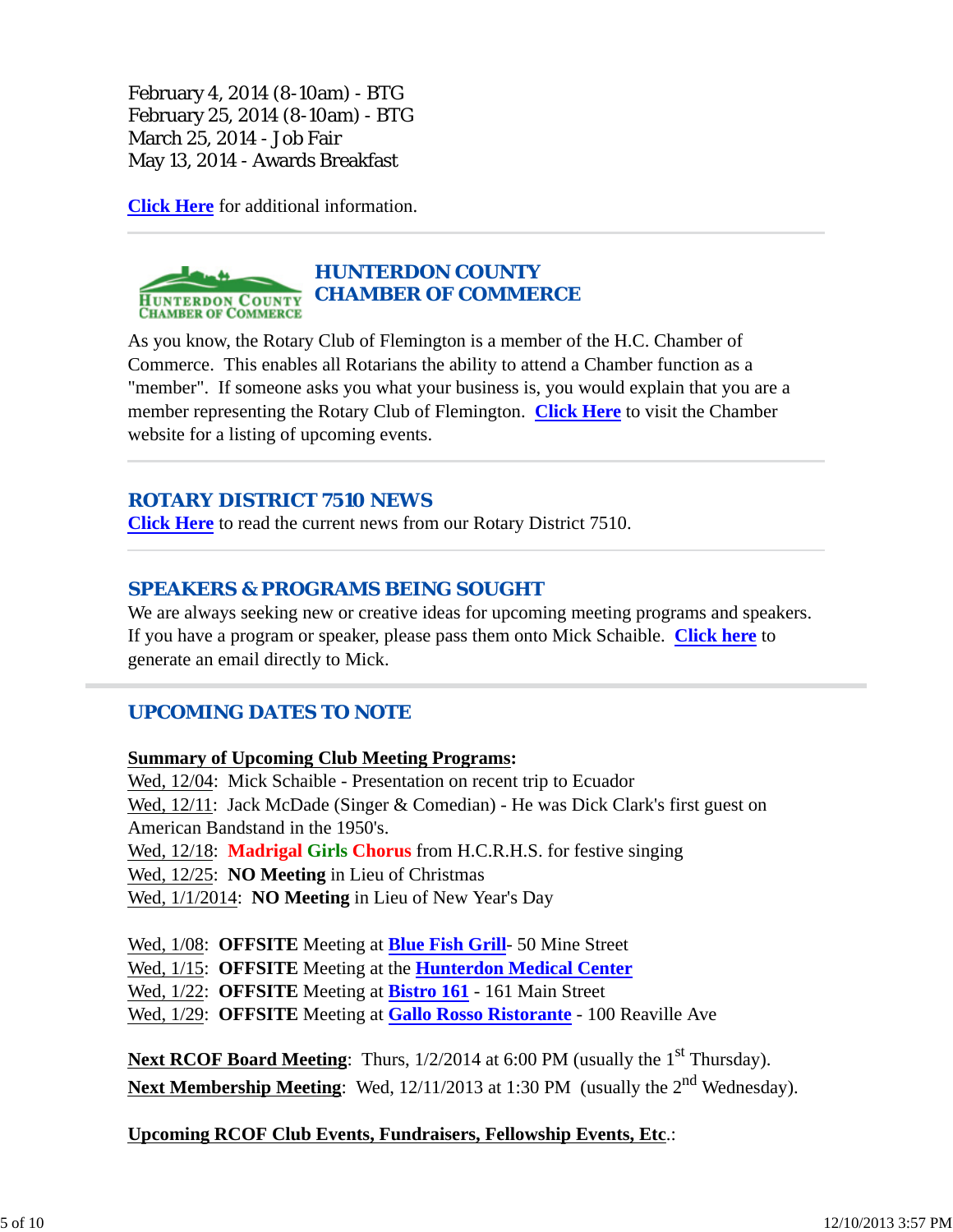Mon, 2/24/2014: Hunterdon Rotary Soup Cook-Off Sun, TBD: Rotary Bark in the Park Dog Walk Sat, 7/7/2014: Pedals for Progress Bicycle, Sewing Machine & Sports Gear Collection

#### **Rotary District 7510 Events & Functions:**

Wed, 2/5: PETS 1 - Hotel Somerset-Bridgewater (6:30pm) Fri, 3/21: PETS 2 - Marriot Hotel, Whippany, NJ (6:00pm)

May 17: World Peace Day

May 2-3: **District Conference**

Wed, 5/14: District Assembly - Hotel Somerset-Bridgewater (2:30pm to 8:30pm) May 30 - June 1: RYLA, 4-Way Test Speech Contest, Rotaract, Interact & Early Act.

#### *COMMITTEE LIST:*

**Click Here** to download the listing of all current Club Committee's and its members.

### *"MEMBERS ONLY" WEBSITE:*

#### **Goto the Members Only section of the website to find:**

- 1) The "Membership Proposal Form" to propose a new member.
- 2) An Online Copy of the Club Membership Directory.
- 3) A Link to All Photos Albums of the Club.

### *ROTARY WEBSITE LINKS:*

Rotary International: **www.Rotary.org** Rotary District 7510: **www.RotaryNJ.org**

### *NEARBY ROTARY CLUB MEETINGS:*

As A Rotarian, you are Welcome to attend a Rotary Club meeting anywhere in the world. Click here for the Rotary Club Locator App. Or see below for some local meetings:

#### Mondays

**Lambertville/New Hope** (6:30 pm) - Lambertville Station Restaurant; 11 Bridge Street, Lambertville NJ 08530 **Piscataway** (12:15 pm) - Radisson Hotel; 21 Kingsbridge Road, Piscataway, NJ 08854

#### Tuesdays

**Whitehouse** (12:15 pm) - Max's 22; 456 Route 22 West, Whitehouse Station, NJ 08889 **Princeton** (12:15 pm) - The Nassau Club; 6 Mercer Street, Princeton, NJ 08540 **Bridgewater-Bound Brook** (12:15 pm) - Arbor Glenn; 100 Monroe St, Bridgewater 08807

Wednesdays

**Branchburg Township** (7:30 am): Stoney Brook Grille; 1285 Route 28, North Branch, NJ 08876

**Flemington** (12:15pm): Copper Hill Country Club; 100 Copper Hill Road, Ringoes, NJ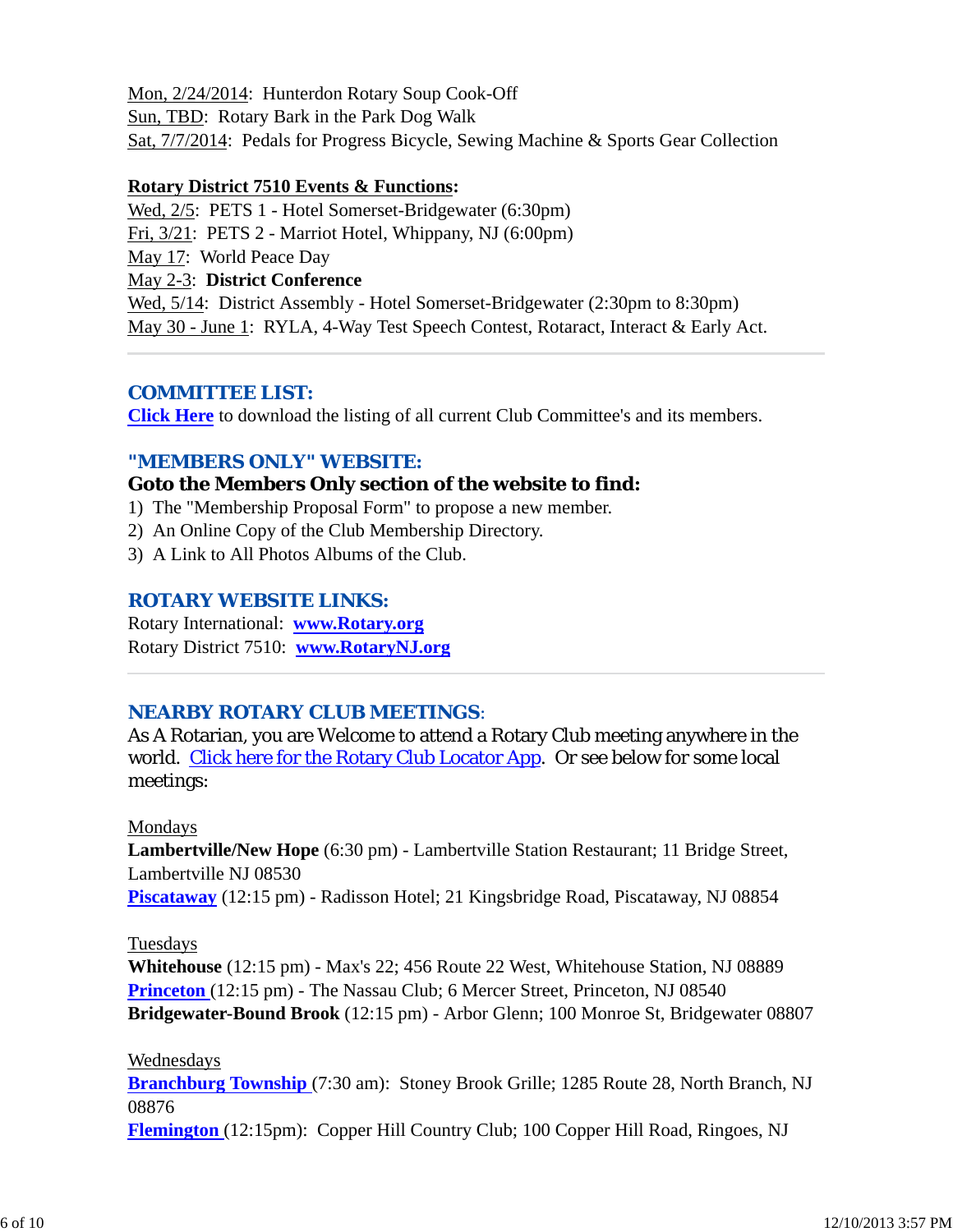#### 08851

**Hillsborough Township** (6:15 pm): Pheasant's Landing; 311 Amwell Road (Rt. 514), Hillsborough, NJ 08844

#### Thursdays

**Clinton Sunrise** (7:30 am): Clinton Fire Department; New Street, Clinton, NJ 08809 **Somerville/Bridgewater** (12:15 pm): Bridgewater Manor; 1251 US Highway 202/206, Bridgewater, NJ 08807

**Trenton** (12:15 pm): Freddie's Tavern; 12 Railroad Avenue, West Trenton, NJ 08628

#### Fridays

**North Hunterdon** (12:15 pm): Beaver Brook County Club; 25 County Club Drive, Annandale, NJ 08801 **Princeton Corridor** (12:15pm): Hyatt Regency; 102 Carnegie Center, Rt. 1 North, Princeton, NJ 08540

eClub **Rotary eClub of Hunterdon Horizon**: View website for meetings or online makeups.

RI President's Call for Action in **2013-2014**: **"Engage Rotary, Change Lives"**

# **Rotary Club of Flemington - Our 90th Year**

Founded October 3, 1923 \* Charter #1529 \* District 7510

| President                       | <b>Ira Liebross</b>                            |
|---------------------------------|------------------------------------------------|
| President-Elect                 | <b>Lynn Hyman</b>                              |
| Secretary                       | <b>Michele Kavanagh</b>                        |
| Treasurer, General              | <b>Bob Newland</b>                             |
| Treasurer, Lunch                | D.J. Wright                                    |
| <b>Board Members</b>            | <b>Karen Widico</b> (immediate past president) |
|                                 | <b>Jim Davidson</b>                            |
|                                 | <b>Nancy Kahl</b>                              |
|                                 | <b>Mick Schaible</b>                           |
|                                 | <b>Chris Venditti</b>                          |
| Sergeant-at-Arms                | <b>Tom Fisher</b>                              |
| <b>RI</b> President             | Ron D. Burton (Norman, Oklahoma, USA)          |
| District Governor (DG)          | Tulsi R. Maharjan (Branchburg, NJ)             |
| District Governor Elect (DGE)   | Melvin I. Kevoe "Mel" (Springfield, NJ)        |
| District Governor Nomimee (DGE) | Hal Daume (Berkeley Heights, NJ)               |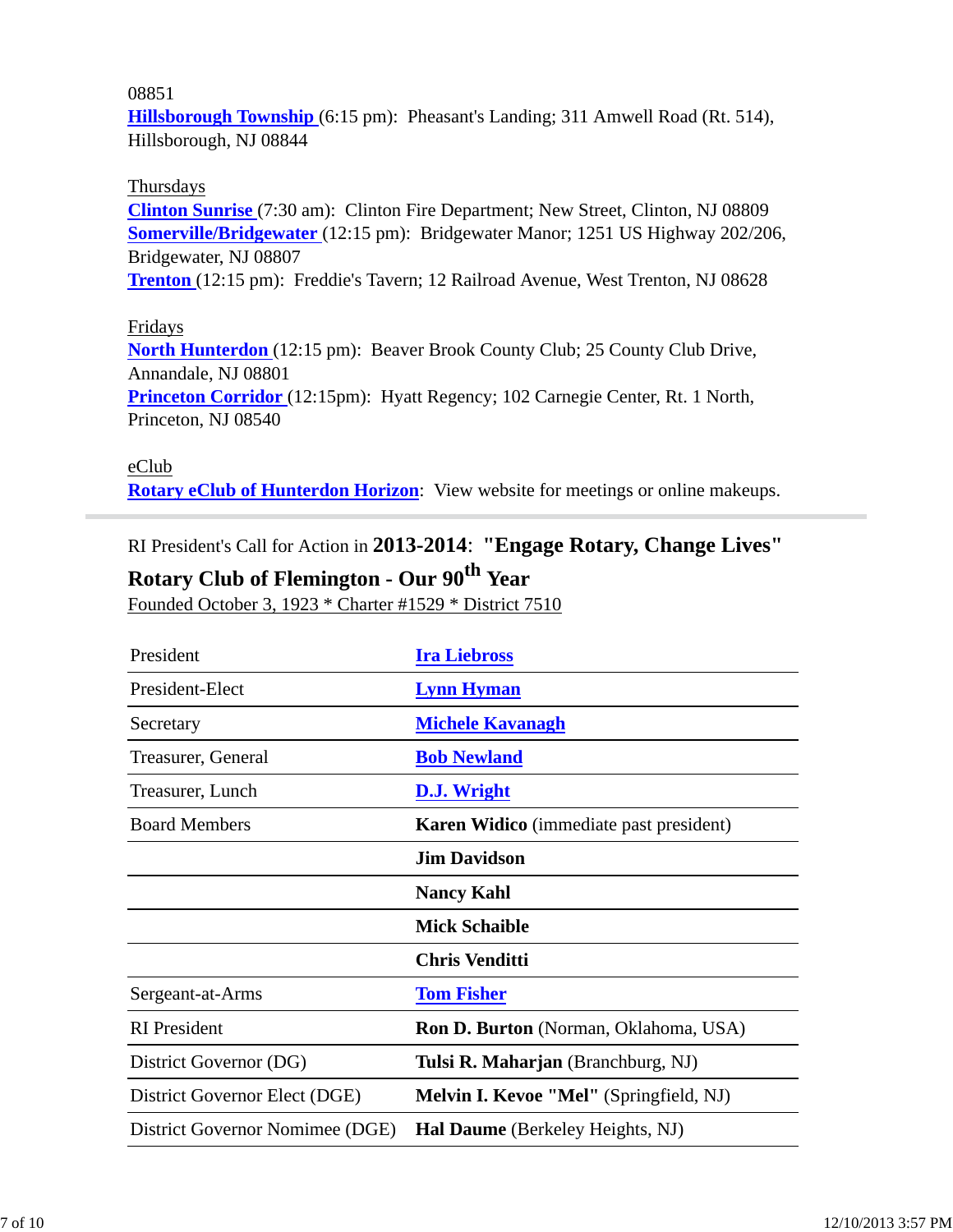Assistant District Governor (ADG) **Michael Toscani** (Lambertville-New Hope, PA)

Club Meetings: **Wednesday, 12:15 pm, Copper Hill Country Club** 100 Copper Hill Road, Ringoes 08551





*MISSION STATEMENT*: The mission of Rotary International is to assist and guide Rotarians and Rotary clubs to accomplish the Object of Rotary to ensure Rotary's continuing relevance and to help build a better world, emphasizing service activities by individuals and groups that enhance the quality of life and human dignity, encouraging high ethical standards, and creating greater understanding among all people to advance the search for peace in the world.

**THE OBJECT OF ROTARY:** The object of Rotary is to encourage and foster the ideal of service as a basis of worthy enterprise and, in particular, to encourage and foster:

**1st**: The development of acquaintance as an opportunity for service;

**2nd**: High ethical standards in business and professions, the recognition of the worthiness of all useful occupations, and the dignifying of each Rotarian's occupation as an opportunity to serve society;

**3rd**: The application of the ideal of service in each Rotarian's personal, business and community life;

**4th**: The advancement of international understanding, goodwill, and peace through a world fellowship of business and professional persons united in the ideal of service.

**THE 4-WAY TEST:** "Of the things we think, say or do:

**1st**: Is it the Truth? 2<sup>nd</sup>: Is it Fair to all concerned?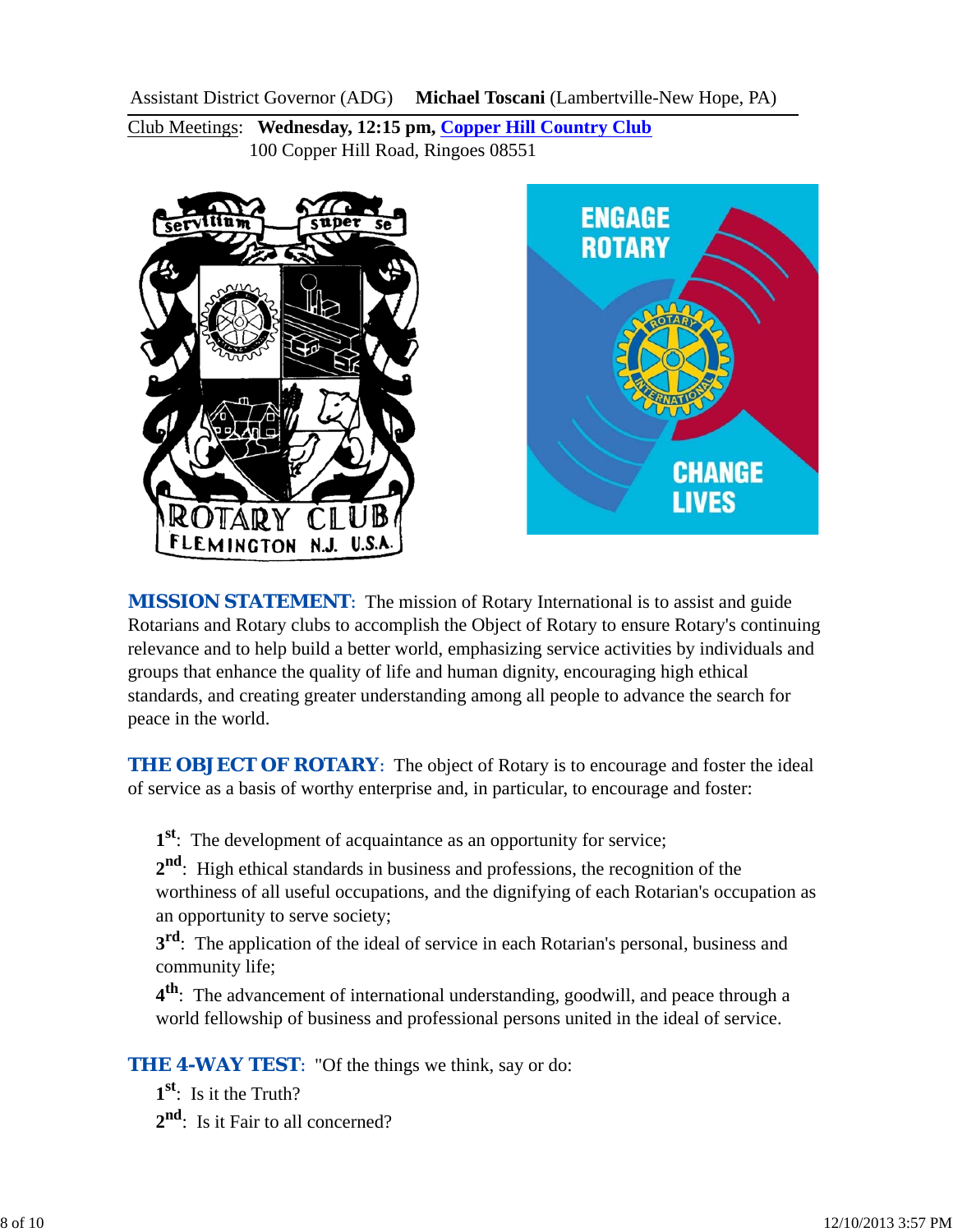- **3rd**: Will it build goodwill and better friendships?
- **4th**: Will it be beneficial to all concerned?"

#### *ROTARY's AVENUE'S OF SERVICE*:

**1)** Through **Club Service**, we have fun, build lasting friendships, and make sure that our club runs well.

**2)** Through **Vocational Service**, we volunteer our professional skills to serve others and promote integrity in everything we do.

**3)** Through **Community Service**, we address local needs and work with our community to bring lasting improvements.

**4)** Through **International Service**, we meet humanitarian needs around the globe and promote world understanding and peace.

**5)** Through **Youth Service**, we work with young people to help them become the next generation of leaders, visionaries, and peacemakers.

# **2013-2014 CLUB MEMBER ROSTER Rotary Club of Flemington, NJ**

Current Number of Members: 46

| <b>Rotarian</b>                   | <b>Member Since</b> | <b>Classification</b>           |
|-----------------------------------|---------------------|---------------------------------|
| Black, Bruce B.                   | 2007                | <b>Health and Fitness</b>       |
| Bohler, Herbert C. (Herb)         | 1977                | <b>Specialty Advertising</b>    |
| Chittenden, Robert L. (Bob)       | 2003                | M.E.F.P. Consulting Engineering |
| Clark, Arthur L. (Sandy)          | 1987                | Printing                        |
| Copeland, Harrie E. III           | 1976                | Auctioneering/Banking           |
| Davidson, James G. (Jim)          | 2002                | <b>Rubber Products</b>          |
| Ferrari, Frederick J. (Fred)      | 1964                | Orthodontia                     |
| Fisher, Charles H. (Charlie)      | 1961                | <b>Funeral Services</b>         |
| Fisher, Thomas H. (Tom)           | 2012                | Property & Casualty Insurance   |
| Harrison, Jeffrey (Jeff)          | 1996                | Psychotherapy                   |
| Hennessy, Jr., Richard (Rich)     | 2010                | <b>Financial Advisor</b>        |
| Hyman, Lynn                       | 2010                | <b>Retail Banking</b>           |
| Kahl, Nancy                       | 2012                | Massage Therapy                 |
| Kamnitsis, Christopher P. (Chris) | 2001                | <b>Financial Planning</b>       |
| Kavanagh, Michele                 | 2013                | <b>Community Banking</b>        |
| Liebross, Ira                     | 1997                | <b>Family Medicine</b>          |
| Loew, Darren                      | 2002                | Orthodontics                    |
| Martin, Teresa (Terry)            | 1993                | Solid Waste/Recycling           |
| Mazujian, Harry                   | 2004                | Clergy                          |
| McWilliams, Nancy                 | 1992                | Psychotherapy                   |
| Metz, Kim                         | 2007                | <b>Technical Education</b>      |
| Muller, George D.                 | 1964                | <b>Cut Glass Manufacturing</b>  |
| Nastasi, William (Bill)           | 1996                | <b>General Contracting</b>      |
| Newland, Robert D. (Bob)          | 1998                | Insurance                       |
| Ownes, Terry M.                   | 1987                | <b>Floor Covering</b>           |
| Parente, Steven (Steve)           | 2005                | Classification                  |
| Phelan, Christopher J. (Chris)    | 2009                | <b>Chamber Of Commerce</b>      |